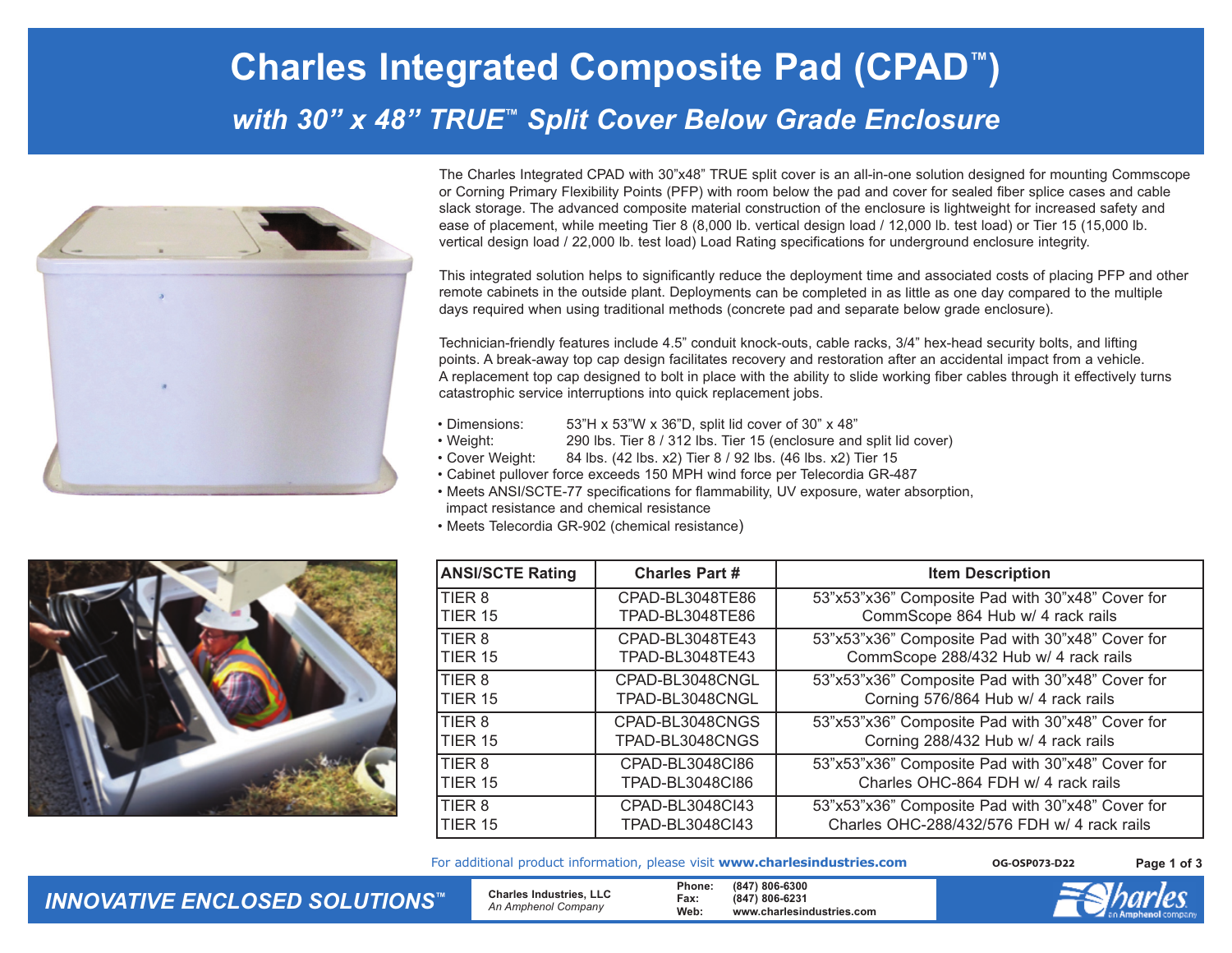## **Charles Integrated Composite Pad (CPAD™)**

*with 30" x 48" TRUE™ Split Cover Below Grade Enclosure*



*INNOVATIVE ENCLOSED SOLUTIONS™* **Charles Industries, LLC** *An Amphenol Company* **Phone: (847) 806-6300 Fax: (847) 806-6231 Web: www.charlesindustries.com**